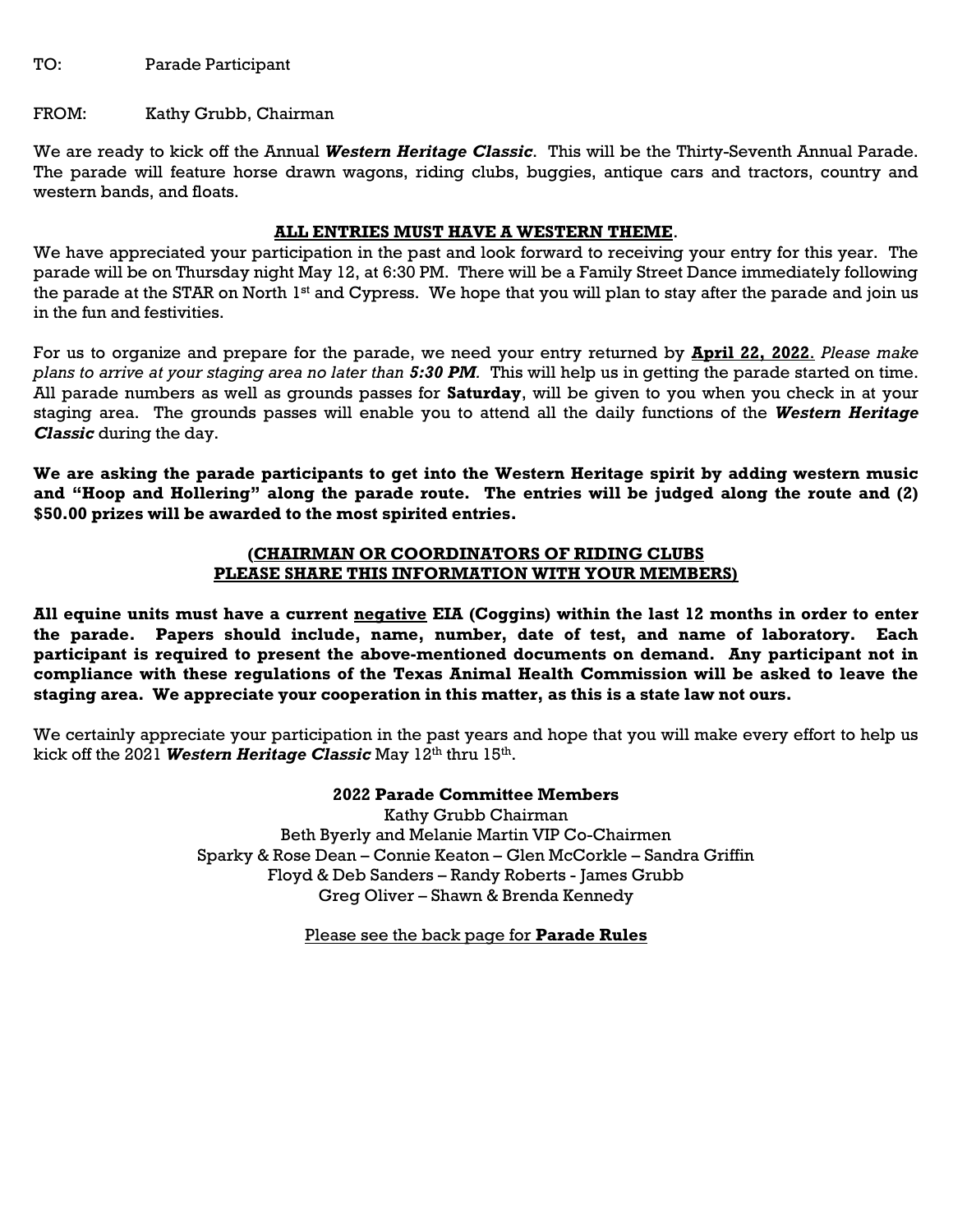## WESTERN HERITAGE CLASSIC 2022 PARADE RULES

ALL ENTRIES IN THE PARADE ARE EXPECTED TO FOLLOW THE PARADE ROUTE AS PLANNED. JUST LISTEN TO THE DIRECTIONS GIVEN BY THE PARADE MARSHALS. ANY DEVIATION BY ANY UNIT WILL CAUSE SERIOUS PROBLEMS WITH THE CITY TRAFFIC. THEY HAVE BEEN MOST GENEROUS IN PROVIDING PERSONNEL TO HELP MOVE THE VARIOUS UNITS THROUGH MAJOR INTERSECTIONS AND WE MUST BE RESPONSIVE ON OUR PART. THANKS FOR YOUR COOPERATION.

VERY IMPORTANT!!!!!! PLEASE NOTE AND OBSERVE

## NO DOUBLE RIDING OF ANY KIND. DO NOT STAND ON YOUR HORSE!

## GREEN BROKE OR UNMANAGABLE HORSES SHOULD NOT BE ENTERED IN THE PARADE.

### NO MOTORCYCLES MAY BE ENTERED IN THE PARADE.

NO ITEMS INCLUDING CANDY, GUM, BUTTONS, T-SHIRTS, IDENTIFICATION CARDS, ETC. ARE TO BE TOSSED, THROWN, OR HANDED OUT DURING THE PARADE BY ANY PARADE PARTICIPANT OR FROM ANY MOVING VEHICLE. THIS RULE IS IN EFFECT TO PREVENT SMALL CHILDREN FROM DARTING OUT IN FRONT OF ANY PARADE UNIT. PARADE OFFICIALS AND POLICE HAVE BEEN INSTRUCTED TO ENFORCE THIS REGULATION.

ONCE ANY UNIT HAS ENTERED THE PARADE NO INDIVIDUAL IN OR ON THAT UNIT IS TO DISMOUNT OR RE-ENTER SAME.

IF YOUR VEHICLE HAS PROBLEMS PLEASE MOVE TO THE SIDE AND LET THE NEXT ENTRY BY.

# YOU MUST COMPLETE PARADE ROUTE TO RECEIVE YOUR PRIZE

PARADE ROUTE: THE PARADE ROUTE HAS CHANGED. The parade will proceed under the underpass north on Pine Street. Turn left on North 4th St to Cypress, then left at North 1st St. to Pine St., back under the underpass. Try to maintain a 30-foot space between units. Disband in the 200 & 300 block of Chestnut & disperse to the South or West.